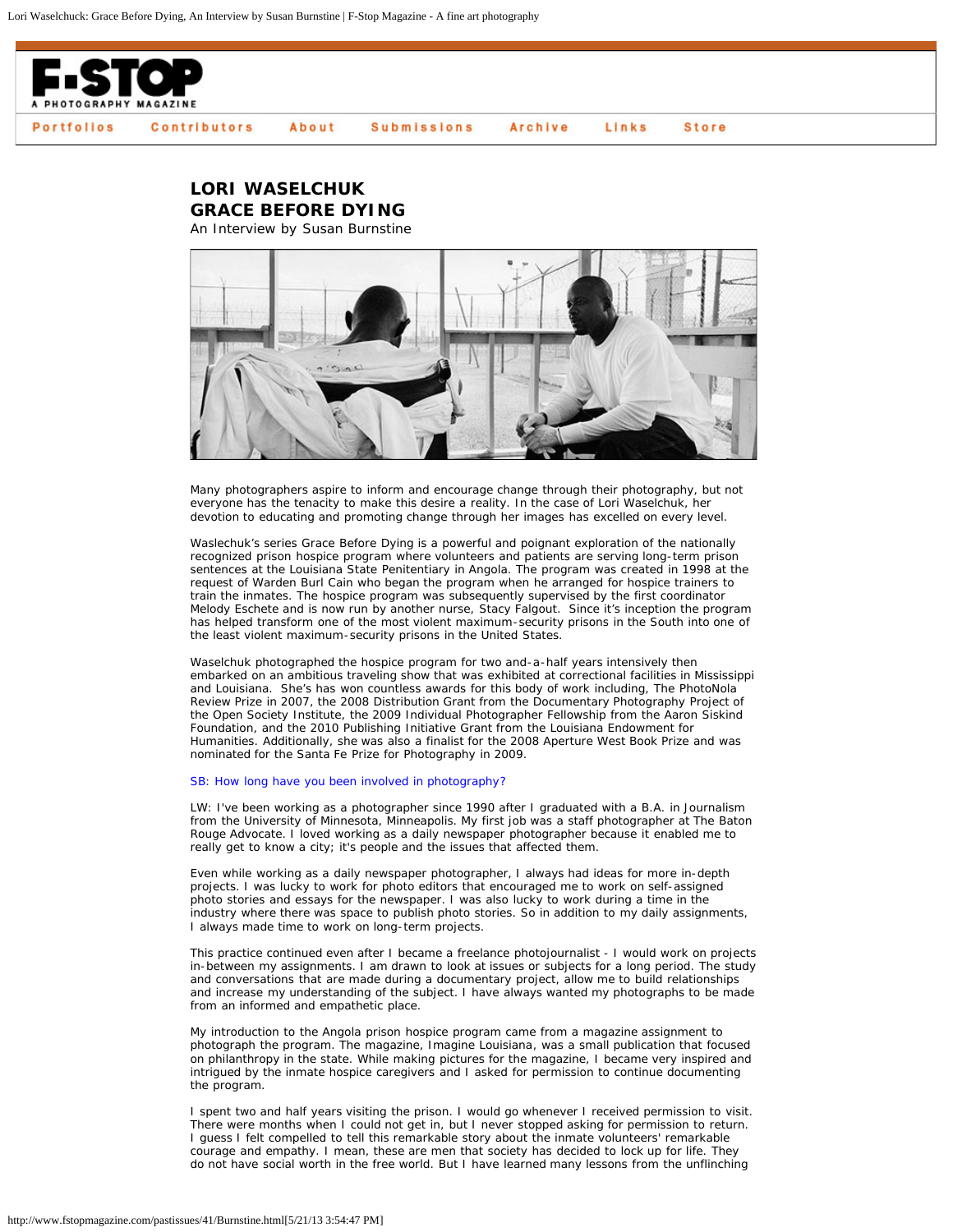care and love they give to their fellow inmates and I am honored to share what I've learned through the photographs.

SB: Your photographs are so powerful and intimate, yet I suspect you had to maintain a respectful distance to your subjects due to the subject matter and location.

LW: One of the things that drives my documentary work is my interest in others. I feel very comfortable with almost anyone who allows me in photograph them. But I am always trying to be aware of the comfort level of the person I am photographing. In the prison, I got as close as the inmates allow me to get. And because I kept coming back and demonstrated my commitment to photographing their program, the volunteers became invested in the photo project as well.

SB: Can you discuss any of the patients or volunteers you may have become particularly close to?

LW: I came to love the patients and volunteers that I spent time with. I think I have become closest to the hospice volunteer quilters because I continue to collaborate with them for traveling shows. They have made four quilts that now show with two separate exhibitions.

SB: Are the volunteers also lifers who have health problems or are they healthy and just trying to make a difference?

LW: Great question. The volunteers are healthy. The do want to make a difference. They never want another inmate to die alone and uncared for at Angola. They also know that their work and commitment to the hospice program now, helps secure the program for the future - when they may get sick one day. It's a type of insurance for them to. Ultimately though, the inmate volunteers realize that their work as hospice caregivers has helped them grow as human beings as well as help them come to terms with their own regrets and fears.

## SB: Can you discuss the traveling exhibition?

LW: I knew that I wanted to create an exhibition and I applied to The Documentary Photography Project of the Open Society Institute for a Distribution Grant. It wasn't until I sat down to write the grant did I fully form the idea to make this a show that travels to prisons. Once I decided on who the intended audience would be, I knew that the installation had to be simple, transportable and durable. With those criteria, the first thought was to research the displays used in commercial trade shows - which in the end turned out to be nearly perfect.

The great thing about the Distribution Grant (now called the Audience Engagement Grant) [http://www.soros.org/initiatives/photography/focus\\_areas/engagement/guidelines](http://www.soros.org/initiatives/photography/focus_areas/engagement/guidelines) is that they require you to partner with an organization that can provide additional support. This is a brilliant strategy. I partnered with the Louisiana-Mississippi Hospice and Palliative Care Organization (LMHPCO). That organization has been enormously supportive in traveling the exhibition, publicizing, and utilizing it for their own work. The LMHPCO provides the training courses for regional prisons trying to initiate their own hospice programs. It was a big relief to have created this exhibition with a partner organization. After dedicating six months to working exclusively on this project, I had neither energy nor resources to promote and travel the exhibition. I needed to go back to paid work. In hindsight, I have realized that OSI's proposal guidelines and requirements helped me to create a powerful and sustainable project.

I also received help from graphic designer, Phil Molay of Moonshine Studio. We collaborated on the panel designs, but he did all the really difficult layout and production work. The Louisiana State Prison Museum planned and paid for the exhibit's launch at Angola prison. Since the launch April 3rd, 2009, the traveling exhibit has appeared in correctional facilities in Louisiana and Mississippi. It will continue to travel to prisons through September. It has also been shown to the public at several venues including the New Orleans Museum of Art and the New Orleans Public Library. It traveled to Denver CO to be part of the National Hospice and Palliative Care Organization's annual conference. Later this year, I'll be working on setting up a national tour (2011-12) of the exhibit. I want to keep it a grassroots operation, showing in nontraditional venues like libraries, schools, museums, and (of course) prisons. If people are interested in hosting the exhibit, they can go to the *gracebeforedying org* website or email me at [lori@loriwaselchukphotos.com](mailto:lori@loriwaselchukphotos.com). There is a calendar on the website.

SB: Can you discuss the quilts made by the Angola Prison Hospice Quilters that are displayed in the exhibitions?

The Angola prison hospice volunteers began making quilts to raise money for the hospice program. Most of the members of the inaugural class of certified volunteers contributed to their first quilt, a commemorate patchwork made in 2000, honoring the program's first years. That quilt is still displayed in the hospice chapel adjacent to the prison's hospital wards. During the early quilting years, a small group of volunteers made one or two quilts to raffle at the annual Angola Prison Rodeo. Today there are two small groups of hospice volunteers making quilts year round for raffles, sales and for the hospice patients' beds. With the funds raised, the volunteers paint and furnish the isolation cells that now serve as the hospice patients' rooms. They buy coffee pots, radios, books, DVD players, TVs for the rooms. They also buy comfort items like special foods, sweat pants, and slippers for the patients.

The quilters have become accomplished at their craft and their quilts are now winning awards in art competitions outside the prison. The quilts represent the inmates' dedication to improving their hospice program, as well as their journey to grow as creative and compassionate people.

SB: Have you witnessed any changes or positive effects on others within the prison system or outside of the system due to this series being on exhibition?

LW: The exhibit generates a lot of discussion, emotion and thought. I think at Angola, the compassion and power of the hospice program was made plain to viewers. It strengthened their mission and helped gain support for their program.